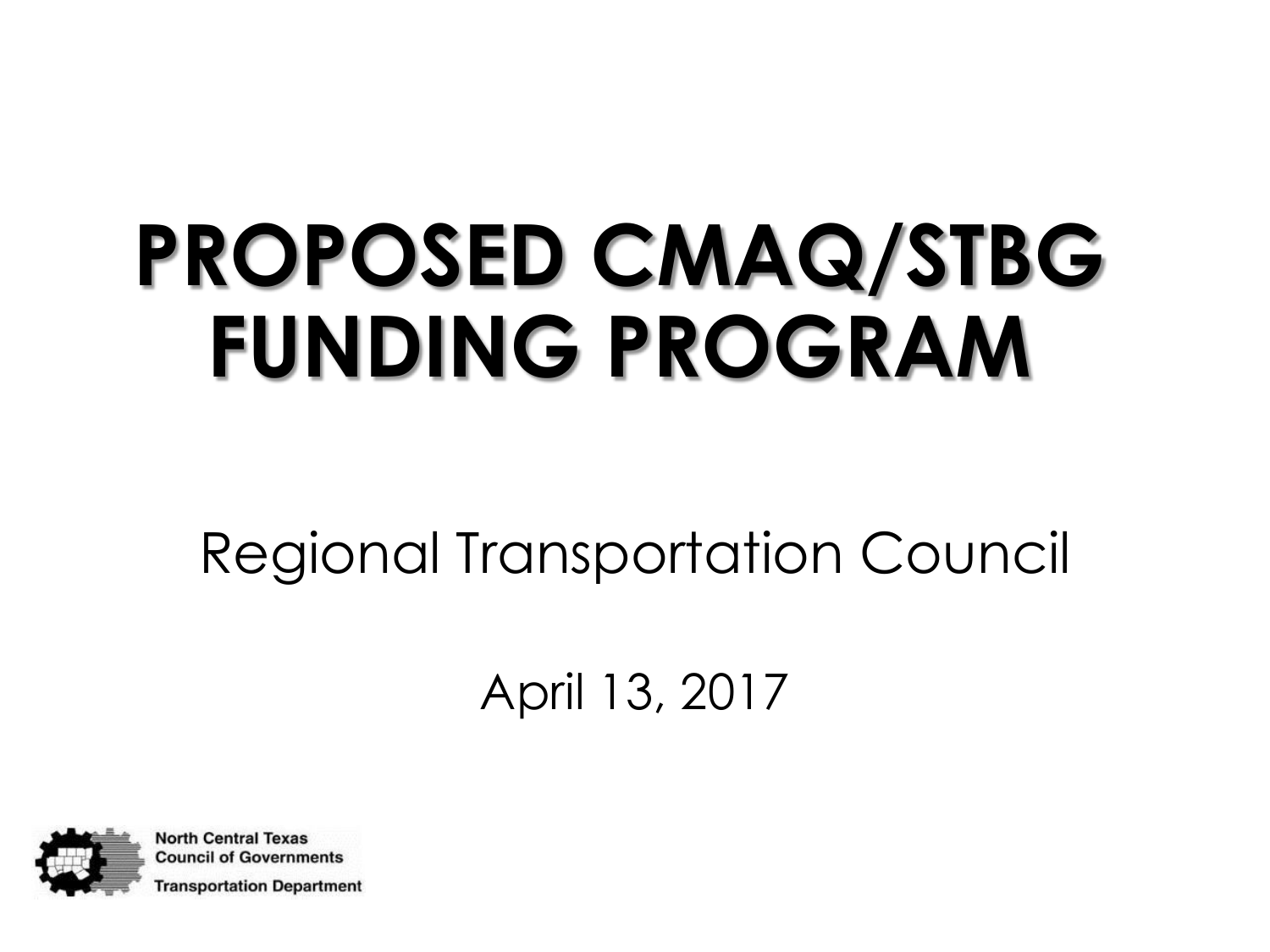## BACKGROUND

- During the 10-year planning effort, which received RTC approval in December 2016, projects were programmed using Category 2 (Metropolitan Corridor), Category 4 (Statewide Connectivity Corridor), and Category 12 (Strategic Priority) funds.
- Category 5 Congestion Mitigation and Air Quality Improvement Program (CMAQ) and Category 7 - Surface Transportation Block Grant Program (STBG) funds were not programmed through this effort and instead were used as a potential back-stop for the 10 year plan.
- Now that approval of the 10-year planning effort is complete for the first year, it is time to program the CMAQ and STBG funds.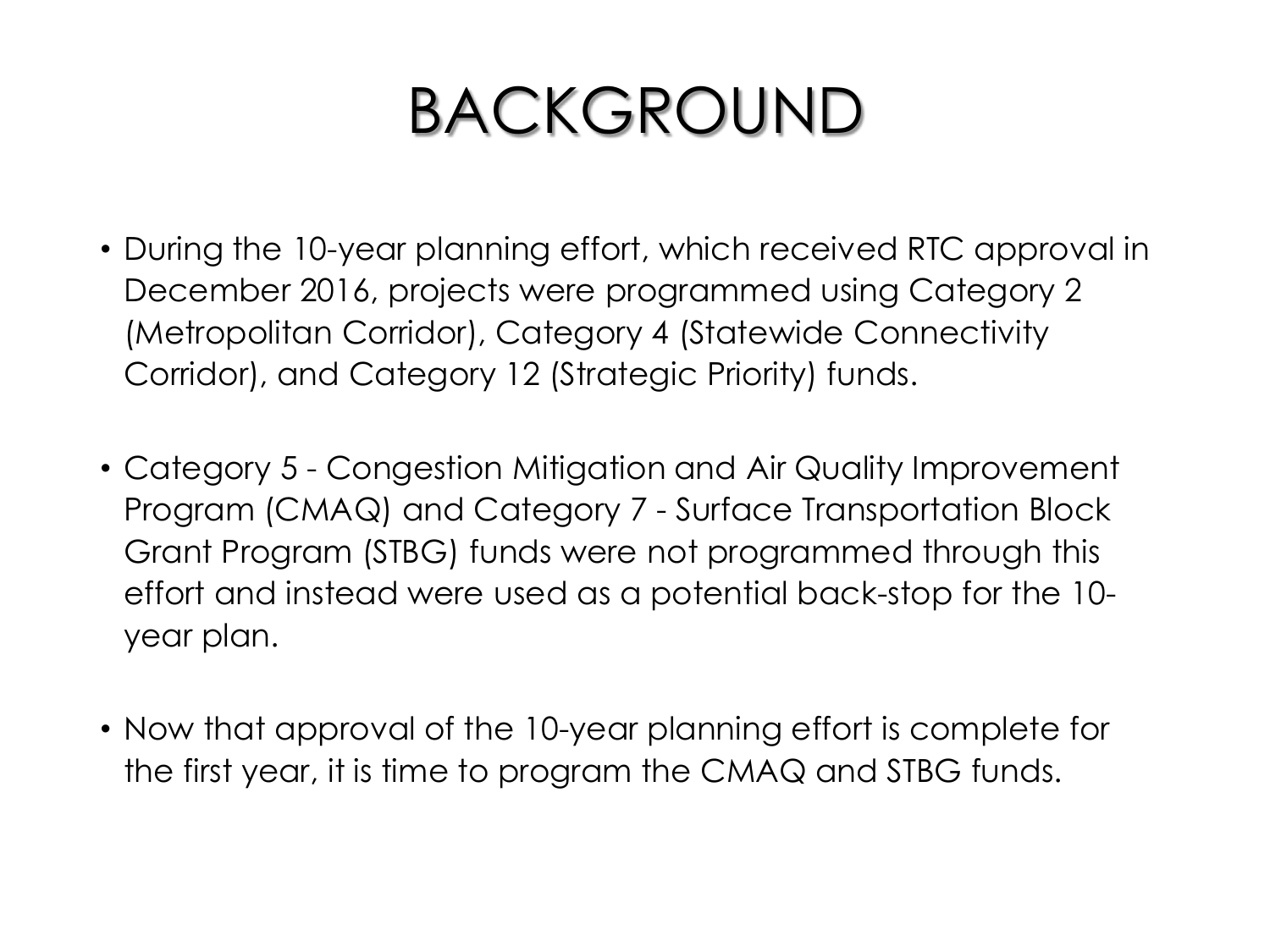

## ANTICIPATED AVAILABLE FUNDS

### \$ In Millions

|              | FY 2017 <sup>1,2</sup>   FY 2018 <sup>2</sup> |    | FY 2019 | FY 2020 | <b>Total</b> |
|--------------|-----------------------------------------------|----|---------|---------|--------------|
| CMAQ         | $30 - 80$                                     | 45 | 75      | 65      | 215-265      |
| <b>STBG</b>  | $\bigcap$                                     | 25 | 65      | 40      | 130          |
| <b>Total</b> | $30 - 80$                                     | 70 | 140     | 105     | 345-395      |

<sup>1</sup> Carryover amount from FY 2016 to FY 2017 to be finalized and will affect available funds.

<sup>2</sup> Funds for existing partnerships such as the DART/RTC TRIP Partnership & Hemphill/Lamar Partnership are included in these numbers.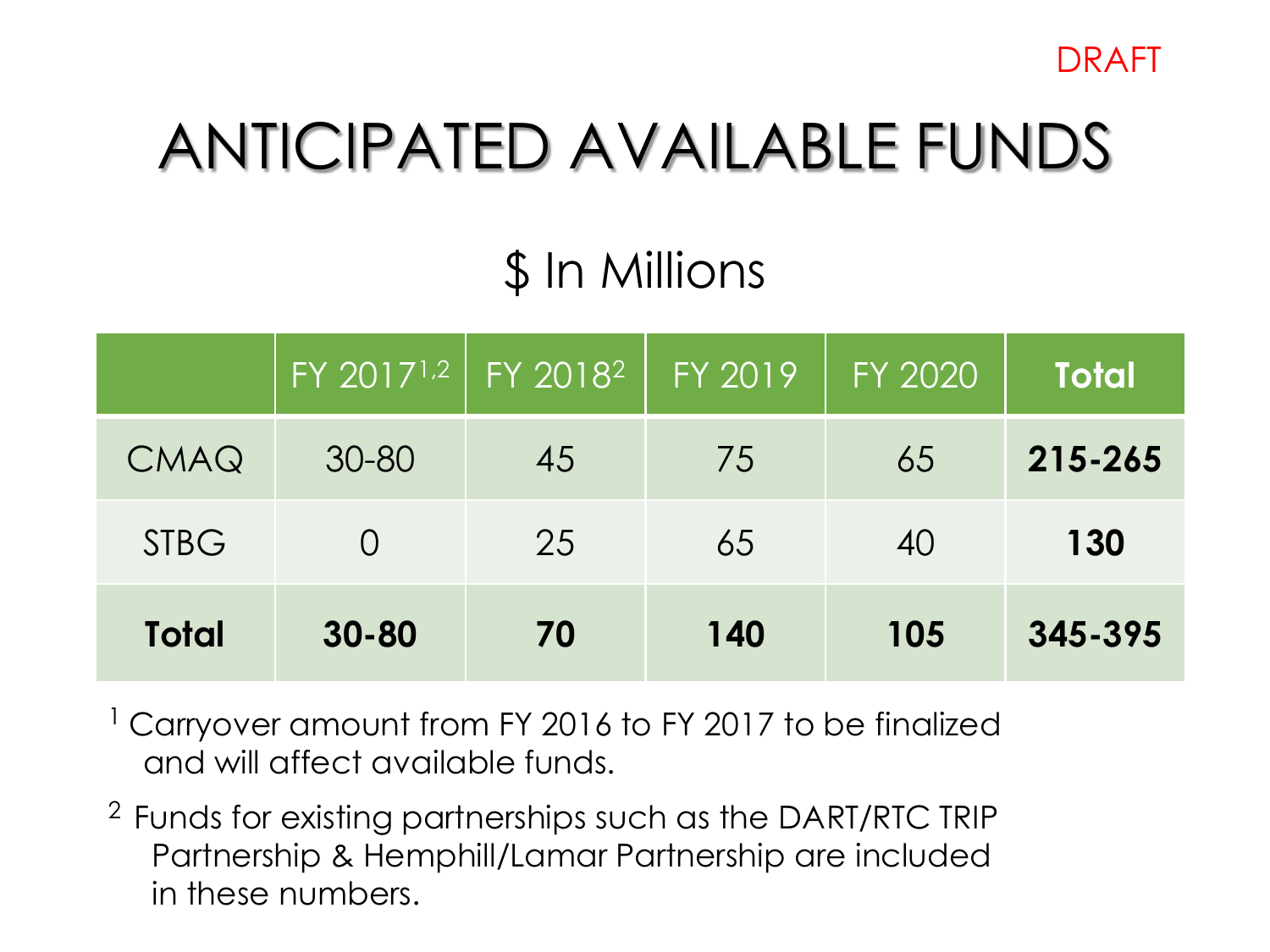### PROPOSED PROJECT SELECTION PROCESS

- Staff is proposing a process to select projects via several funding programs.
- The projects will be categorized into approximately 11 programs based on similar goals.
- After coordination with partnering agencies, each program will go before the Surface Transportation Technical Committee (STTC) and Regional Transportation Council (RTC) for action.
- Project selection is proposed to occur in stages throughout 2017 and possibly into early 2018.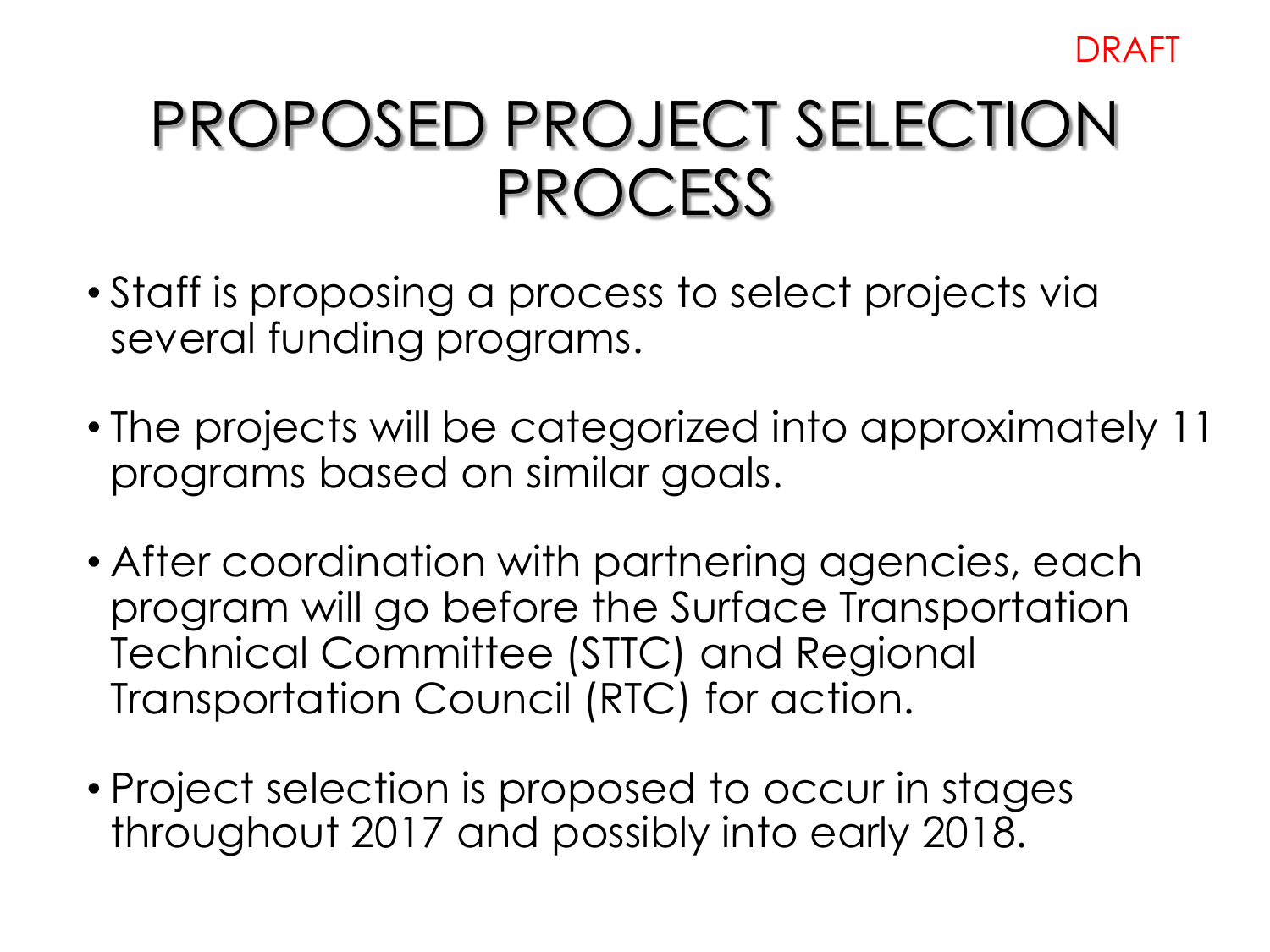#### DRAFT

## PROJECT FUNDING PROGRAMS

- The Programs include:
	- Federal/Local Funding Exchanges
	- Automated Vehicle Program
	- Strategic Partnerships
	- Planning and Other Studies
	- 10 Year Plan/Proposition 1 Adjustments
	- Sustainable Development Phase 4: Turnback Program, Context Sensitive, Transit Oriented Development (TOD) **Projects**
	- Transit Program
	- Assessment Policy Program(s)/Project(s)
	- Local Bond Program Partnerships
	- Safety, Innovative Construction, and Emergency Projects
	- Management and Operations (M&O), NCTCOG-Implemented, and Regional/Air Quality Programs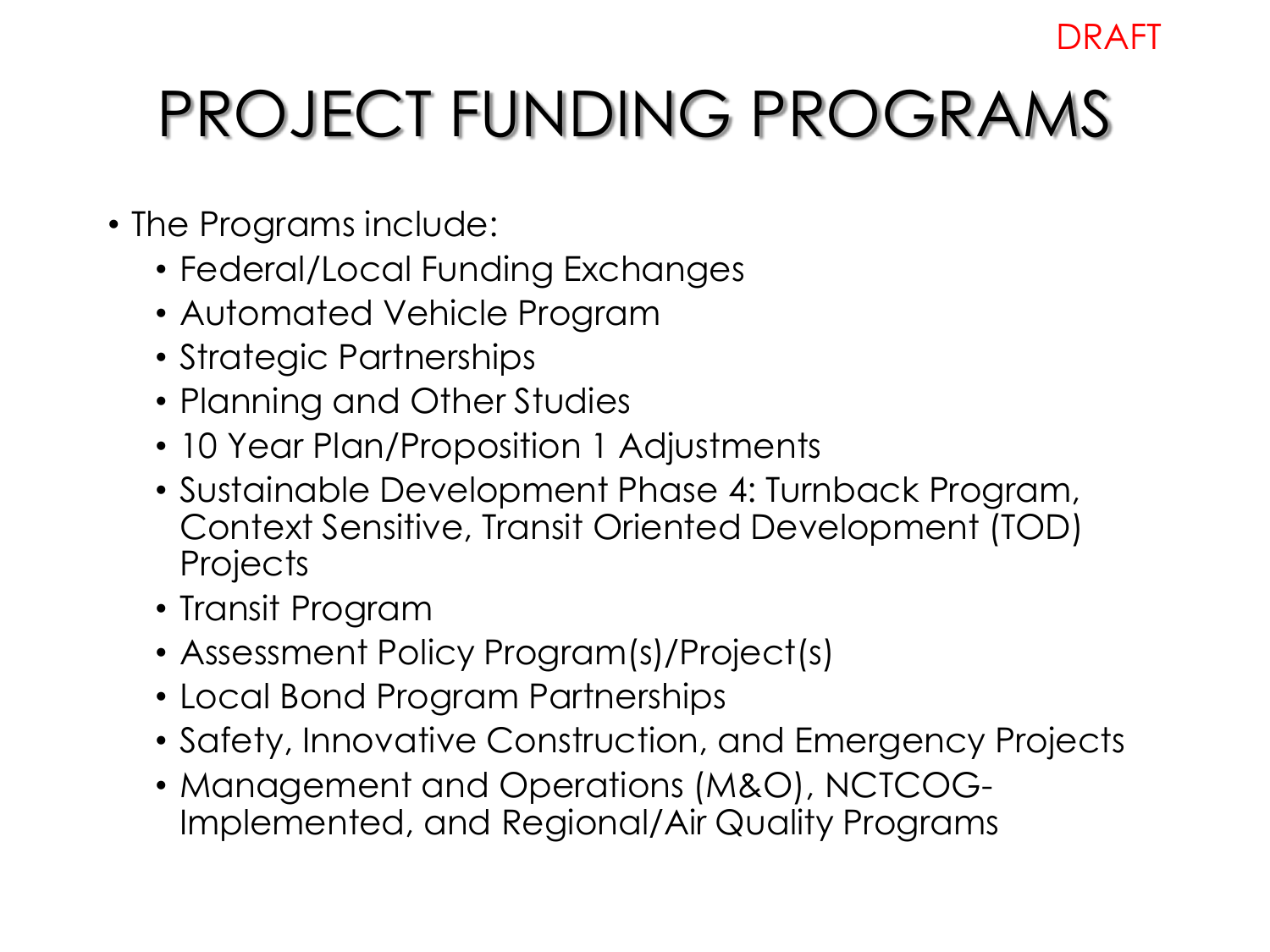### FEDERAL/LOCAL FUNDING **EXCHANGES** DRAFT

| Description/<br><b>Purpose</b> | To increase regional revenues through<br>the exchange of federal funds and local<br>funding. This effort establishes phase 3 of<br>the RTC/Local program.                                                         |
|--------------------------------|-------------------------------------------------------------------------------------------------------------------------------------------------------------------------------------------------------------------|
| <b>Current Requests</b>        | DART TRIP Program (Done)<br><b>Glade Road/DFW Airport</b><br>$\bullet$<br><b>TRE Local Swap</b><br>Kaufman County/City of Terrell                                                                                 |
| <b>Next Steps</b>              | DART TRIP Partnership approval received<br>by RTC in March 2017; Need to execute<br>agreement between DART and<br>NCTCOG/RTC.<br>Finalize details on other partnerships &<br>bring back to committees for action. |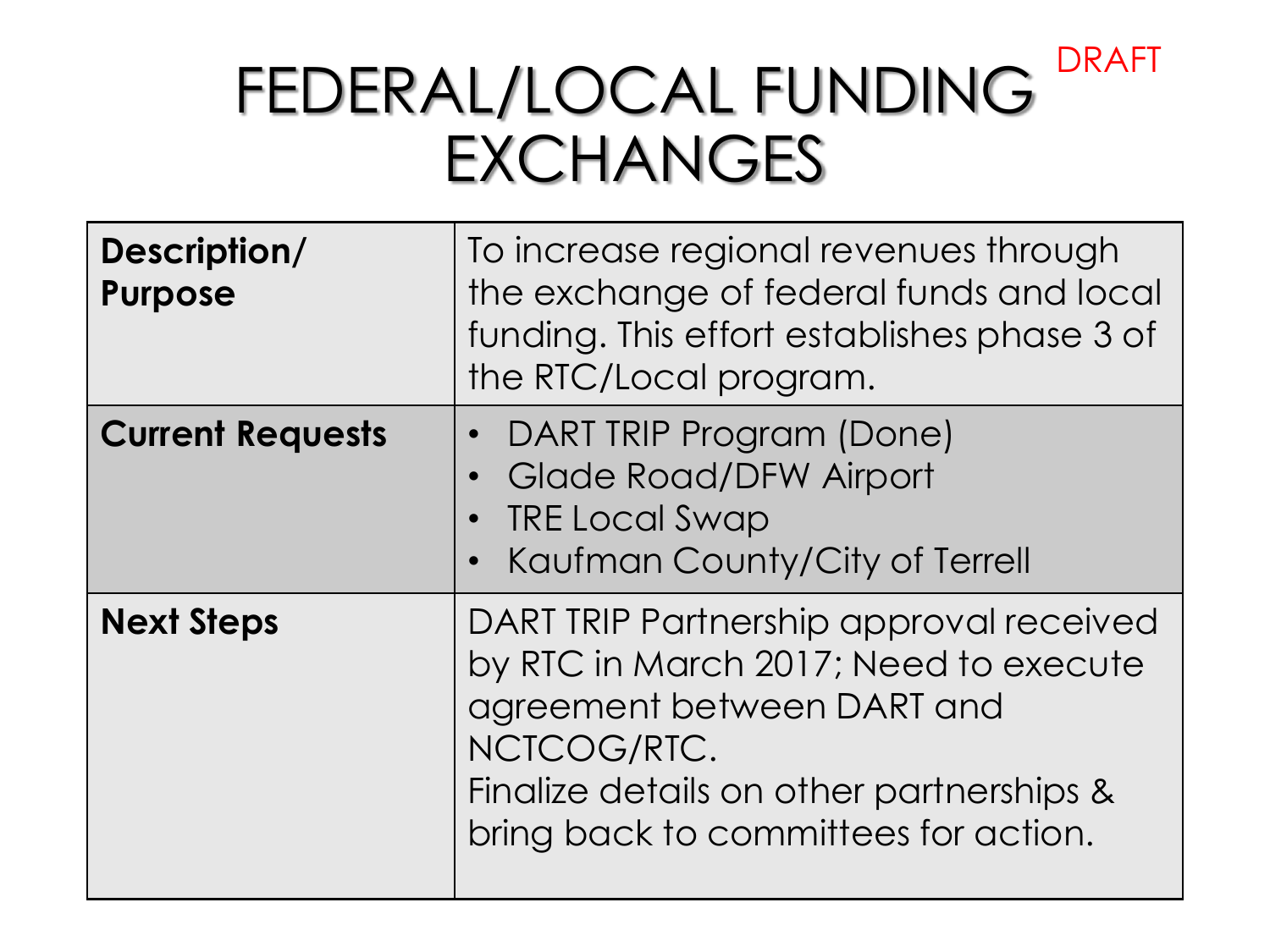### AUTOMATED VEHICLE PROGRAM DRAFT

| Description/<br><b>Purpose</b> | To advance automated vehicle testing,<br>infrastructure, and deployment in the<br>region.                                                                                                                                        |
|--------------------------------|----------------------------------------------------------------------------------------------------------------------------------------------------------------------------------------------------------------------------------|
| <b>Current Requests</b>        | • Texas Automated Vehicle Proving<br>Ground (Arlington, IH 30 Corridor)<br>• Automated Vehicle Data Infrastructure<br>• 511DFW Enhancement (Data Portal)<br>• Traffic Signal Data Sharing<br>• Multi-purpose "Mover" Prototyping |
| <b>Next Steps</b>              | STTC Action - March 2017<br>RTC Action - April 2017<br>Add to TIP/STIP - May 2017                                                                                                                                                |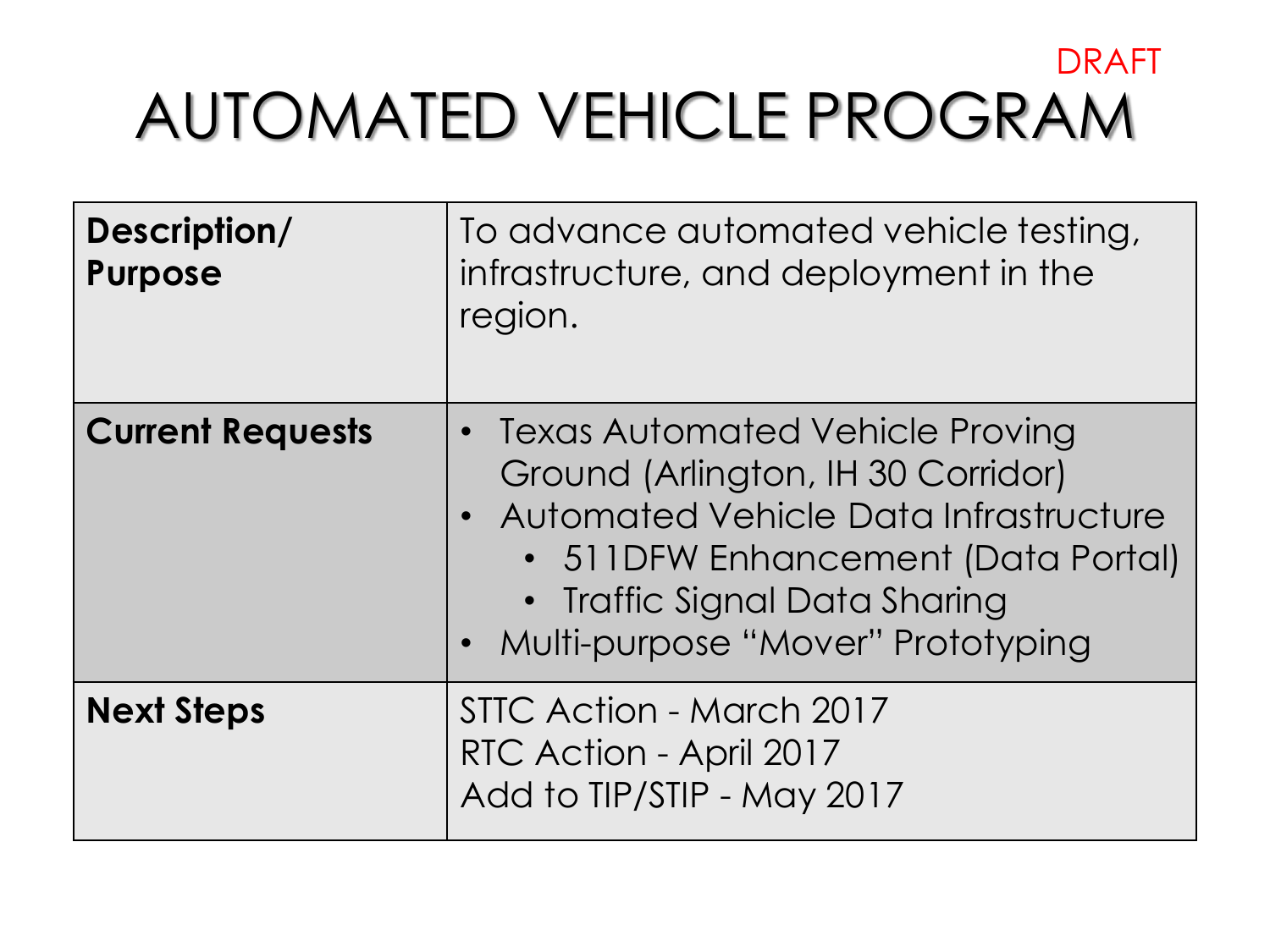

## STRATEGIC PARTNERSHIPS

| Description/<br><b>Purpose</b> | Coordinate and develop partnerships<br>with local agencies to help fund high-<br>priority projects, leverage non-RTC<br>funds, and advance project<br>development. |
|--------------------------------|--------------------------------------------------------------------------------------------------------------------------------------------------------------------|
| <b>Current Requests</b>        | • Collin County LIP/LIRAP Partnership<br>( \$3.6M)<br>• Southern Dallas County Partnership<br><b>Hemphill/Lamar Funding Partnership</b><br>$\bullet$               |
| <b>Next Steps</b>              | Anticipated action in Spring 2017.<br><b>Action on Collin County LIP/LIRAP</b><br>occurred October 2016.                                                           |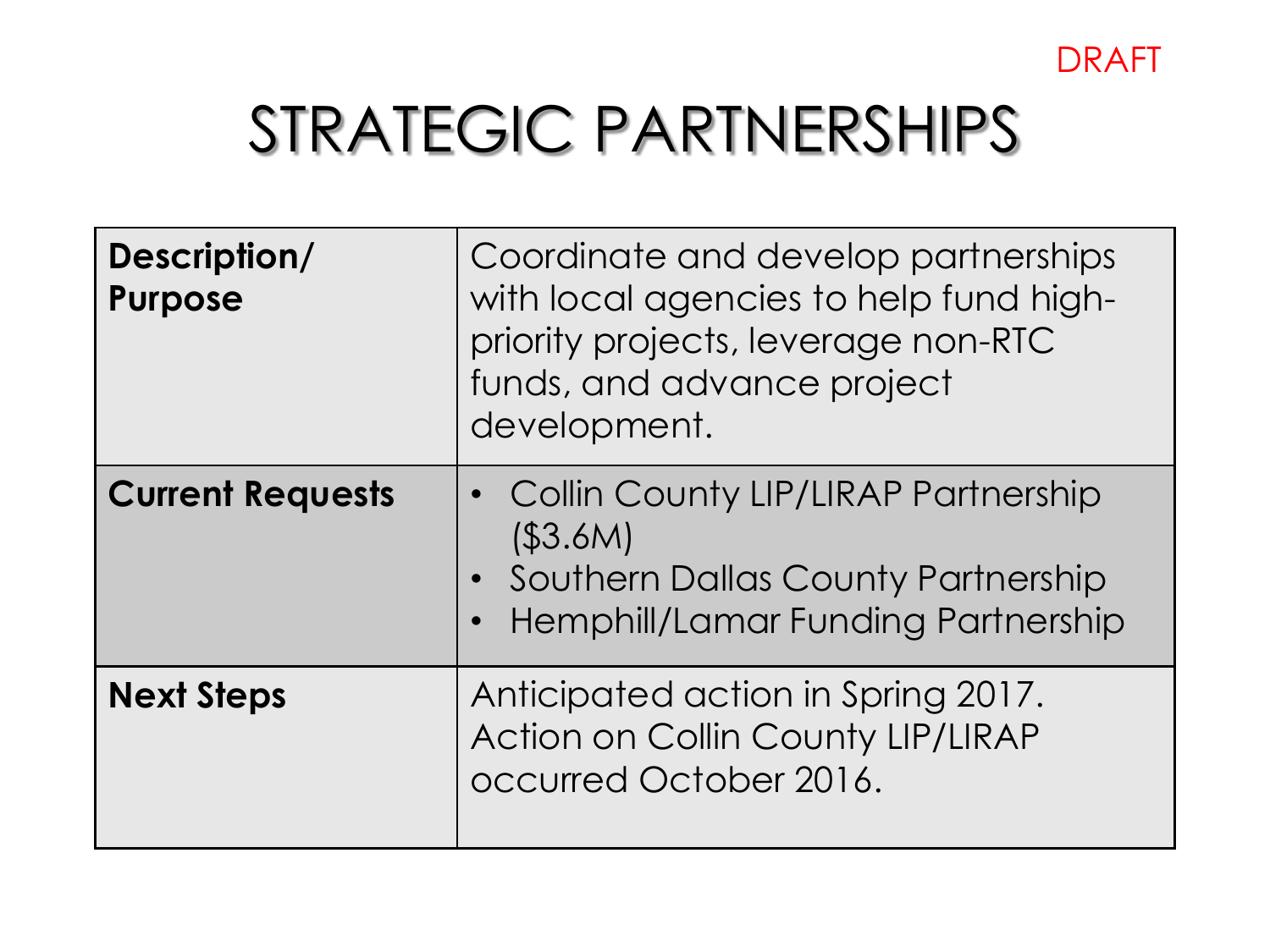

### PLANNING AND OTHER STUDIES

| Description/<br><b>Purpose</b> | Provide funding for planning and<br>feasibility studies to examine future<br>project scenarios.                                           |
|--------------------------------|-------------------------------------------------------------------------------------------------------------------------------------------|
| <b>Current Requests</b>        | • Medical District/Harry Hines Study<br>(Dallas)<br>• Conflans Road Study (Irving)<br>• M-Line Extension to Knox Street Study<br>(Dallas) |
| <b>Next Steps</b>              | Coordinate approval with the UPWP<br>action in July 2017.                                                                                 |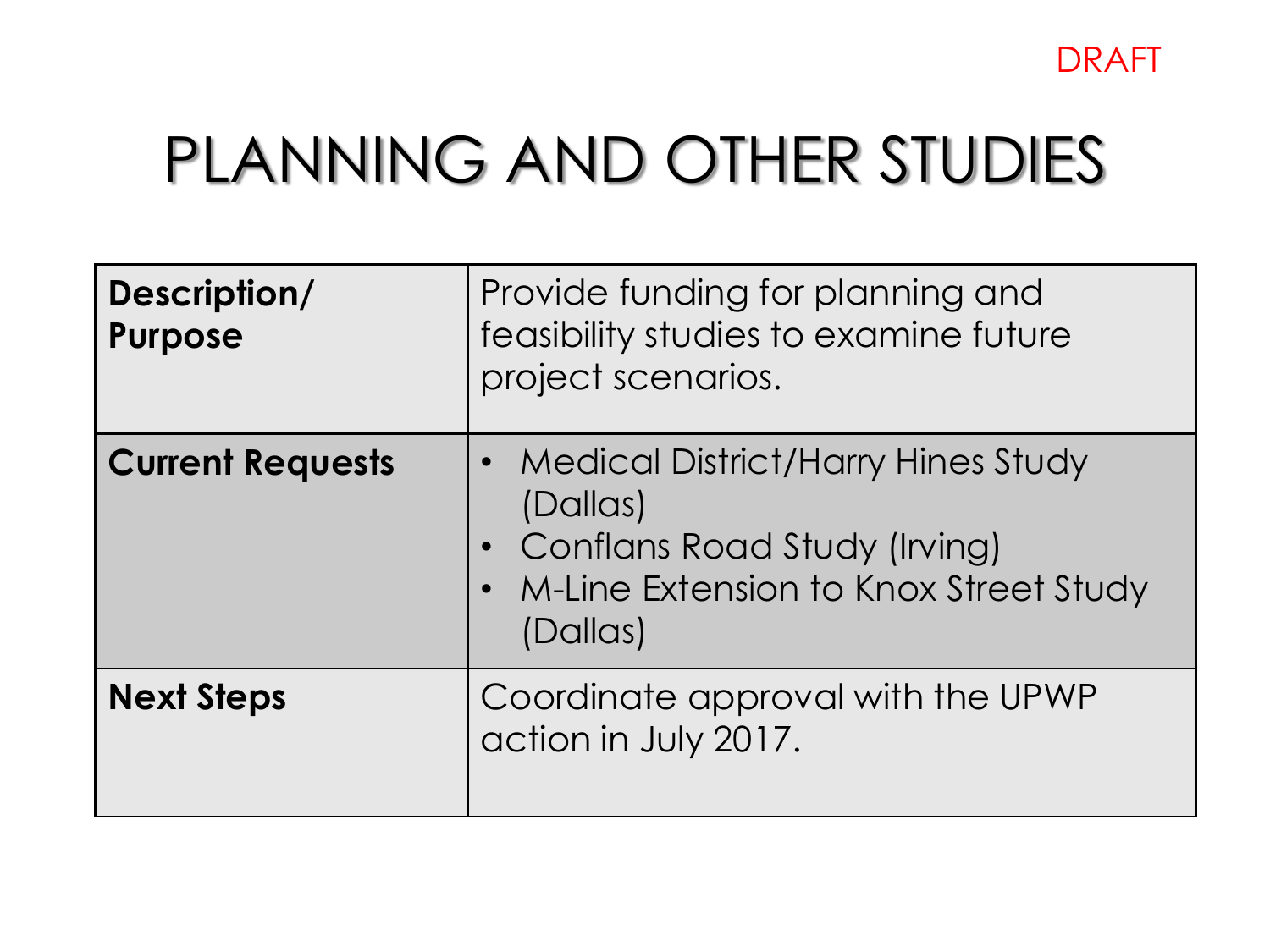

## 10 YEAR PLAN/PROPOSITION 1 ADJUSTMENTS

| Description/<br><b>Purpose</b> | Will be used to fund any overruns on<br>Proposition 1 projects not already<br>handled through the 10 Year Plan effort. |
|--------------------------------|------------------------------------------------------------------------------------------------------------------------|
| <b>Current Requests</b>        | • To be determined.                                                                                                    |
| <b>Next Steps</b>              | Discuss/finalize details with the TxDOT<br>Districts.                                                                  |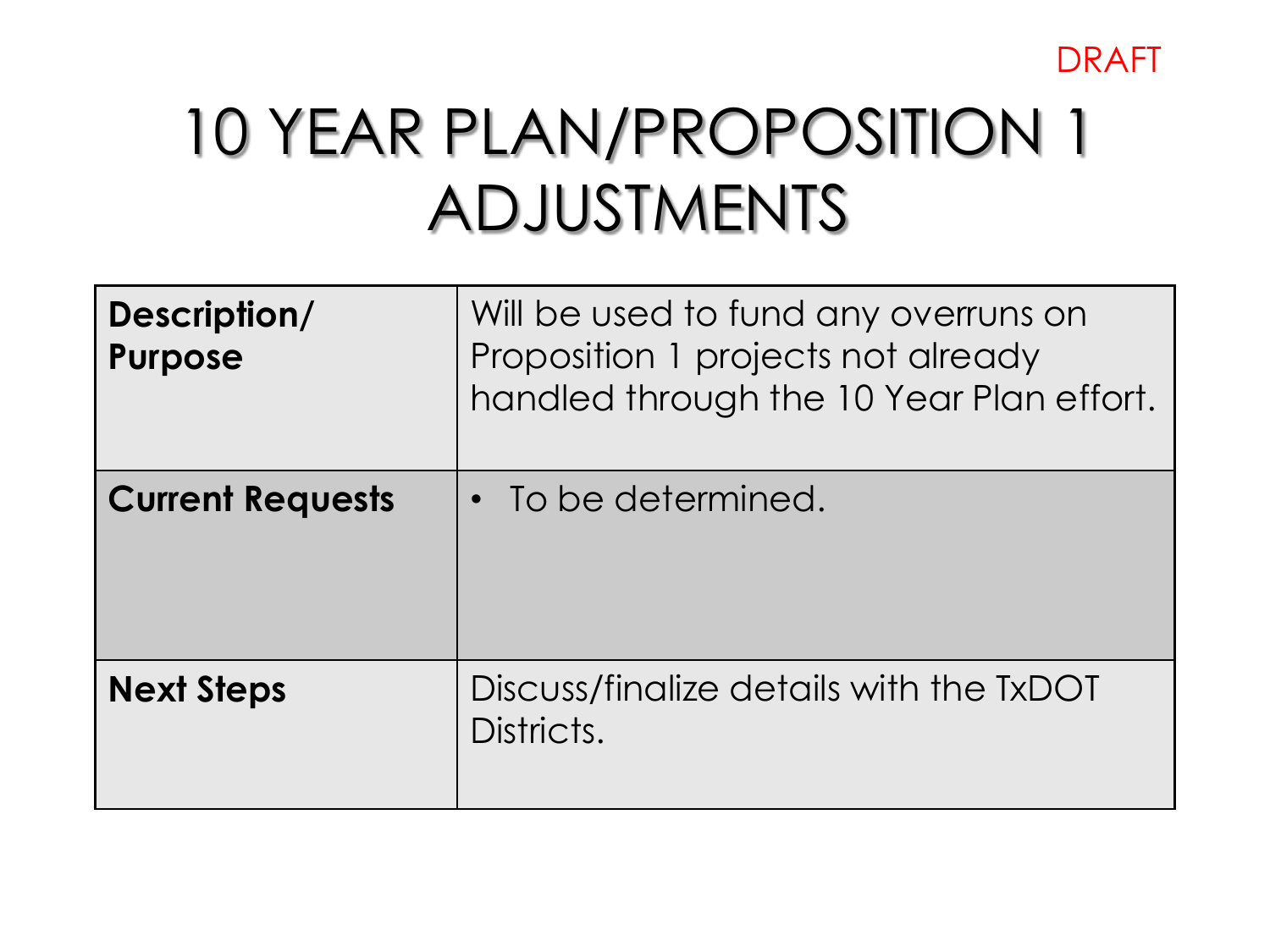#### SUSTAINABLE DEVELOPMENT PHASE 4: TURNBACK PROGRAM, CONTEXT SENSITIVE, TOD PROJECTS DRAFT

| Description/<br><b>Purpose</b> | To support sustainable development<br>initiatives by providing funds for Turnback<br>Partnerships, Context Sensitive Design,<br>and TOD projects.                                                                           |
|--------------------------------|-----------------------------------------------------------------------------------------------------------------------------------------------------------------------------------------------------------------------------|
| <b>Current Requests</b>        | Downtown Weatherford Turnback<br><b>Harwood Road in Bedford</b><br>Lewisville Turnback (Mill St/FM 1171)<br><b>Main Street in Crowley</b><br>SH 356 Couplet Turnback in Irving<br><b>Park Lane/Vickery Meadow in Dallas</b> |
| <b>Next Steps</b>              | Coordinate with partnering agencies<br>and TxDOT.<br>Anticipate action in Summer or Fall 2017.                                                                                                                              |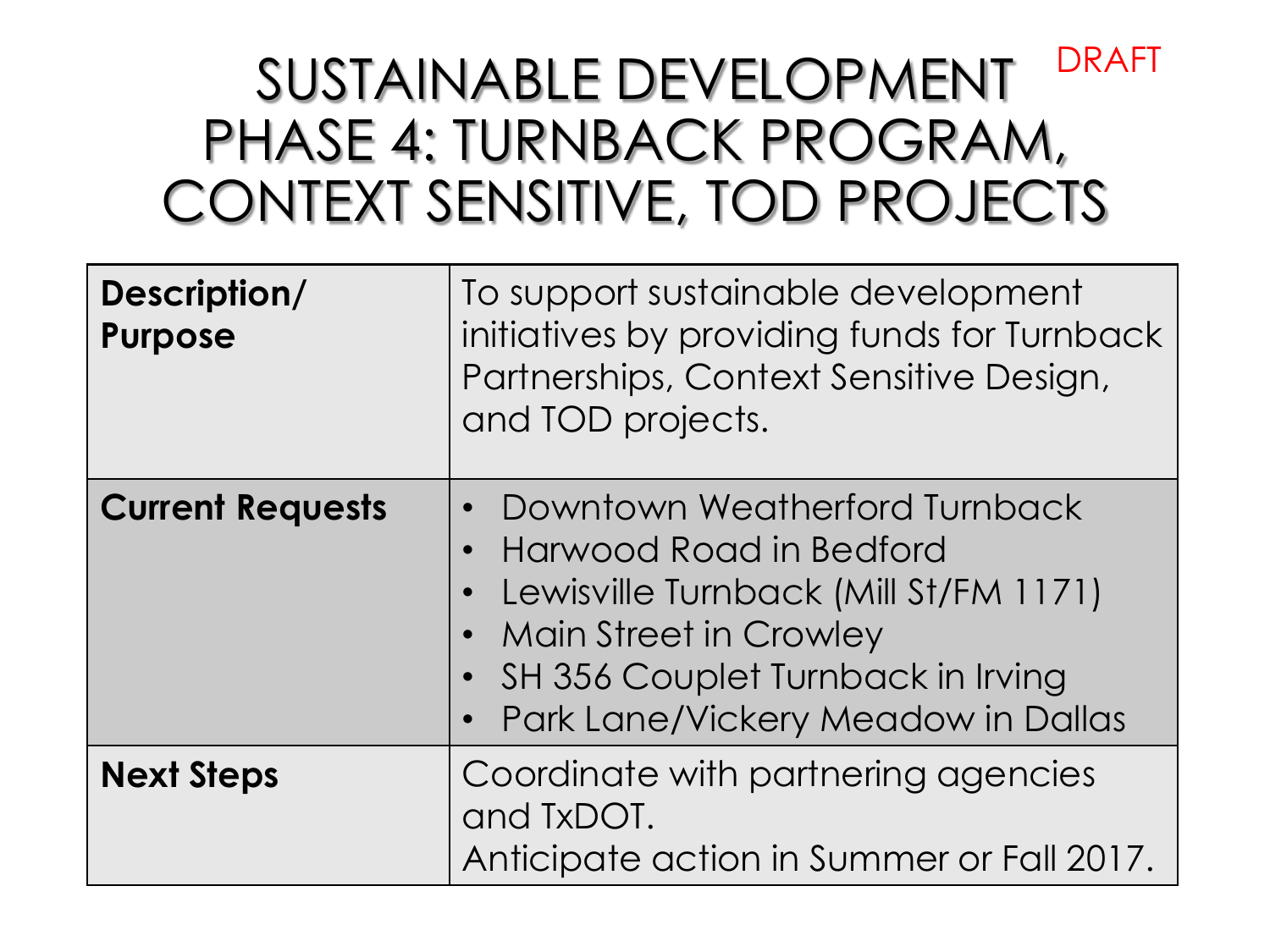

### TRANSIT PROGRAM

| Description/<br><b>Purpose</b> | To assist regional partners with<br>innovative transit projects and provide<br>alternative modes of transportation<br>throughout the region. |
|--------------------------------|----------------------------------------------------------------------------------------------------------------------------------------------|
| <b>Current Requests</b>        | • High-Intensity Bus Transit in the IH 30<br>Corridor<br>• Cotton Belt Corridor<br>Carpenter Ranch Station-Irving                            |
| <b>Next Steps</b>              | Anticipated for action in Summer or Fall<br>2017.                                                                                            |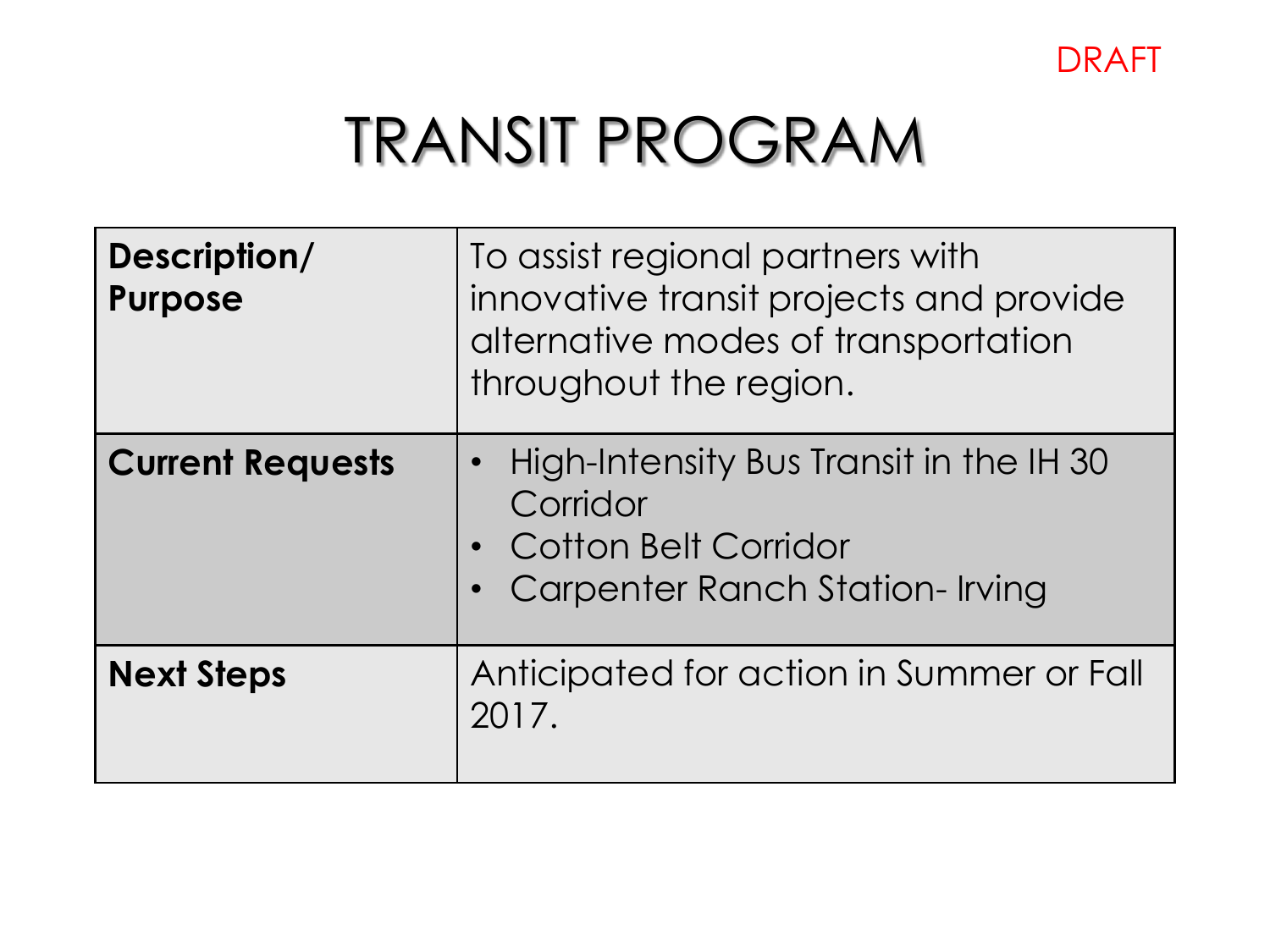## ASSESSMENT POLICY PROGRAM(S)/PROJECT(S)

DRAFT

| Description/<br><b>Purpose</b> | Implementation of a policy to assess the<br>increased value of transportation<br>improvements to adjacent property, so<br>as development occurs along the<br>project area the RTC is repaid for<br>improvements funded along the<br>corridor. |
|--------------------------------|-----------------------------------------------------------------------------------------------------------------------------------------------------------------------------------------------------------------------------------------------|
| <b>Current Requests</b>        | • City of Haslet Assessment Policy<br>(Avondale-Haslet)<br>City of Anna (Ferguson Parkway)                                                                                                                                                    |
| <b>Next Steps</b>              | Discuss/finalize details with Cities.<br>Bring programs for STTC/RTC Action-<br>(Anticipated Fall 2017)                                                                                                                                       |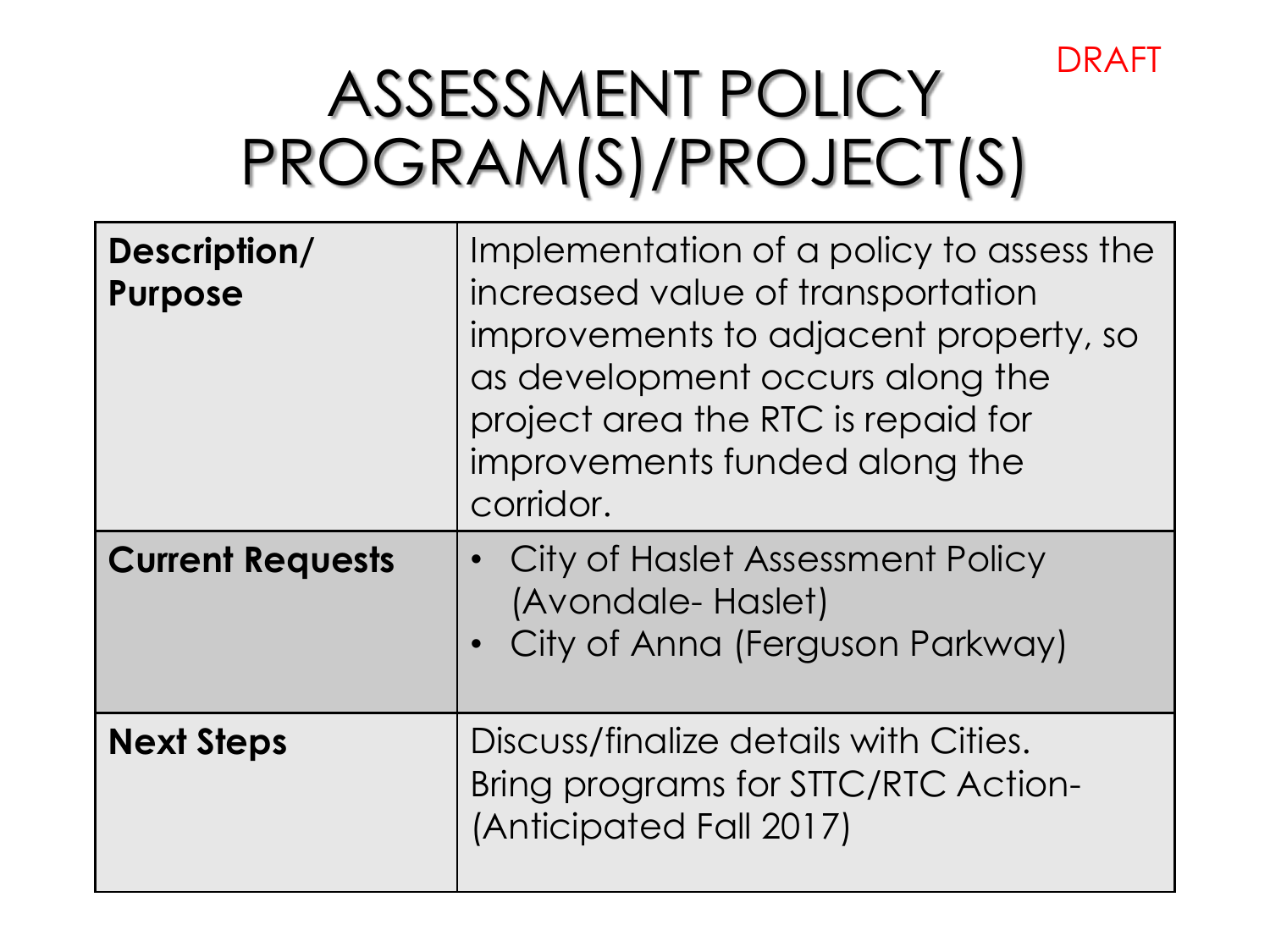#### DRAFT

### LOCAL BOND PROGRAM **PARTNERSHIPS**

| Description/<br><b>Purpose</b> | To leverage bond funds for projects of<br>strategic importance to local<br>governments and the region.                          |
|--------------------------------|---------------------------------------------------------------------------------------------------------------------------------|
| <b>Current Requests</b>        | • City of Dallas Bond Program (pending<br>bond election decision by City<br>Council)<br>• Parker County Bond Program<br>Others? |
| <b>Next Steps</b>              | Finalize projects with Parker County and<br>City of Dallas.<br>Possible Action in late 2017/early 2018.                         |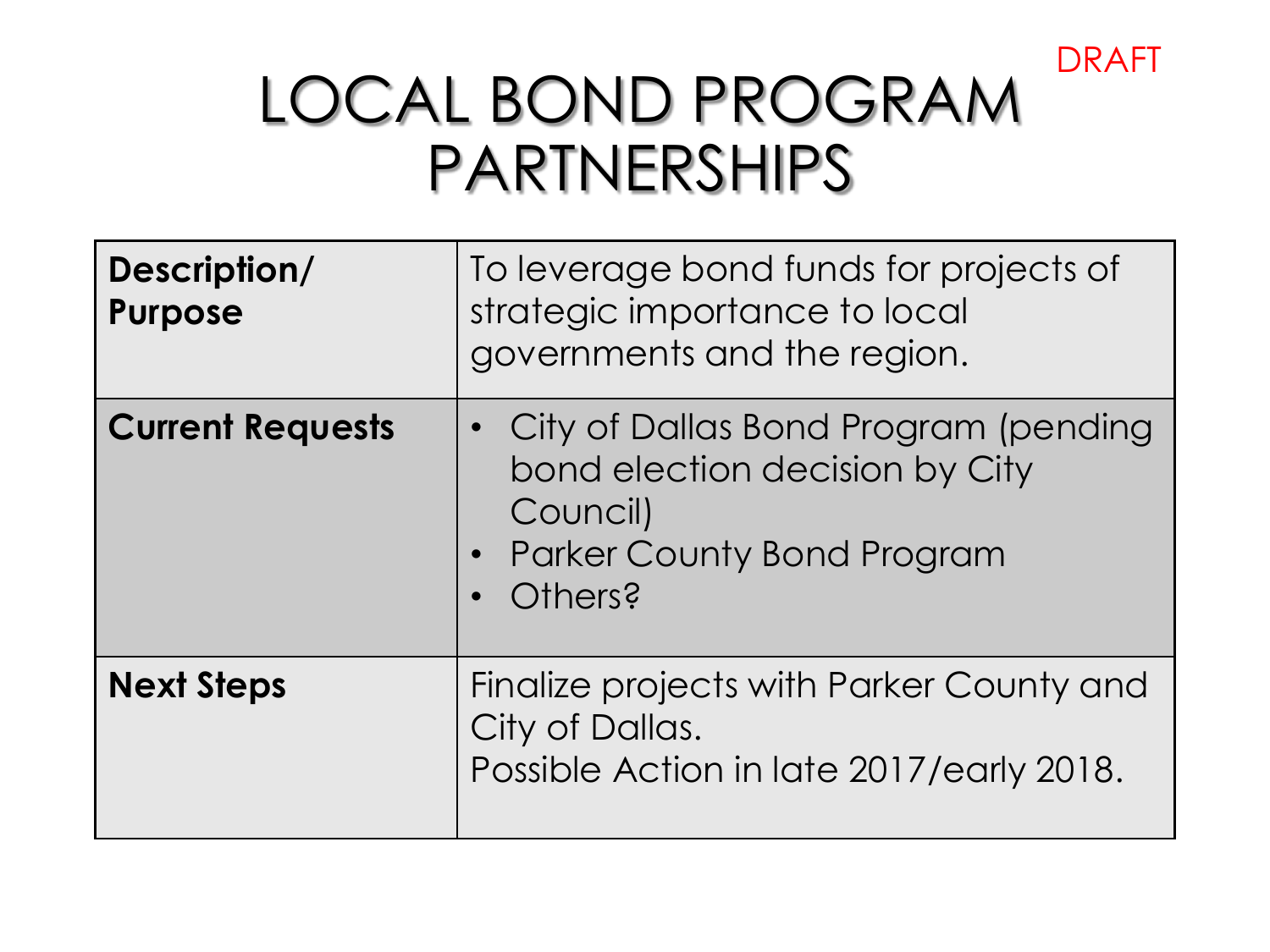### SAFETY, INNOVATIVE CONSTRUCTION, AND EMERGENCY PROJECTS DRAFT

| Description/<br><b>Purpose</b> | To support operations, safety, innovative<br>construction, and emergency<br>improvements.  |
|--------------------------------|--------------------------------------------------------------------------------------------|
| <b>Current Requests</b>        | • Wycliffe Avenue Flooding Project<br>• Shady Shores Bridges                               |
| <b>Next Steps</b>              | To be determined. Staff will continue<br>coordination efforts with partnering<br>agencies. |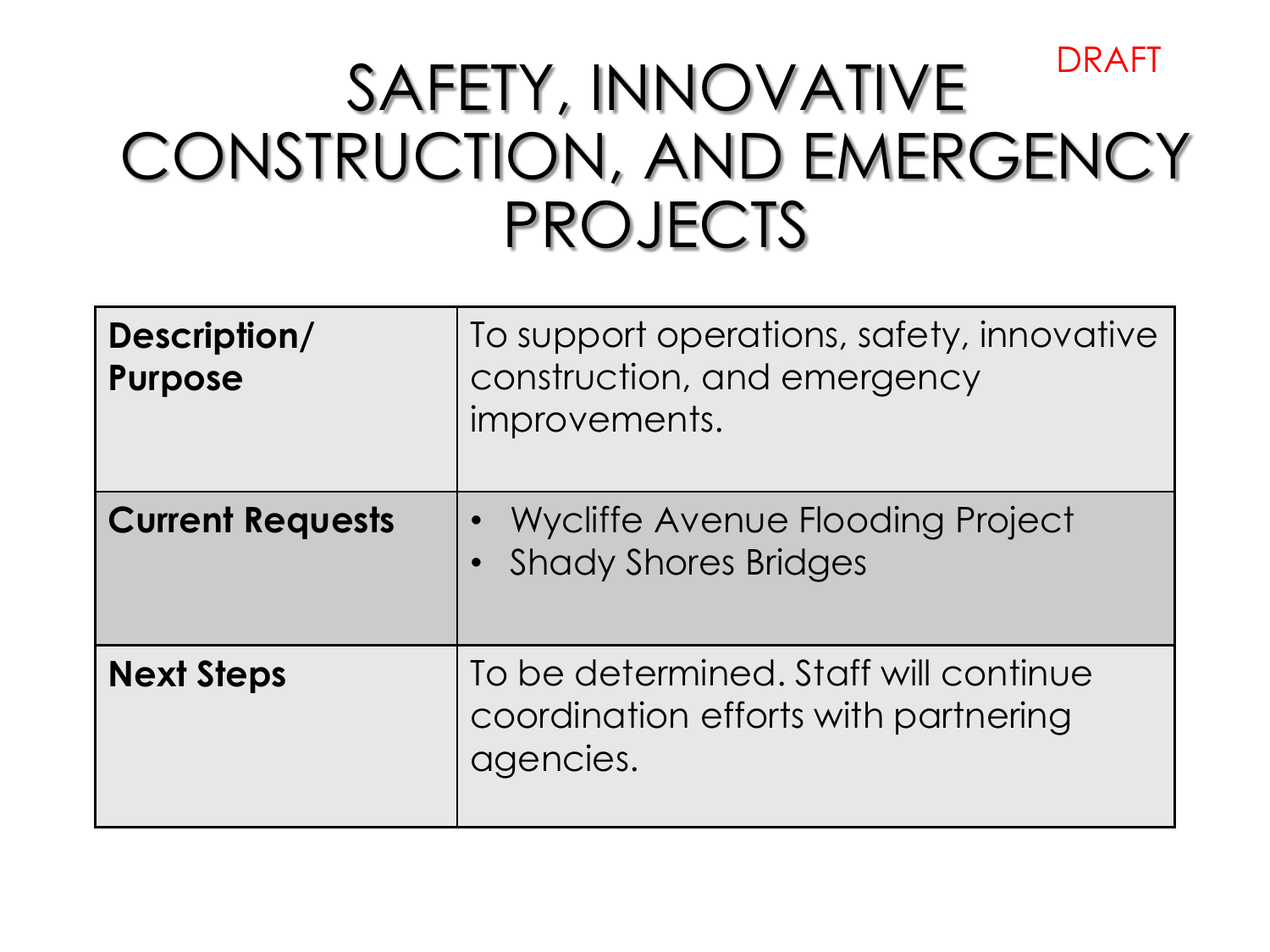DRAFT

### M&O, NCTCOG-Implemented, and Regional/Air Quality Programs

| Description/<br><b>Purpose</b> | To consider extending existing and<br>funding new regional air quality and<br>management/operations programs.                                                    |
|--------------------------------|------------------------------------------------------------------------------------------------------------------------------------------------------------------|
| <b>Current Requests</b>        | • Congestion Management Operations<br>SH 161 tow truck staging (May 2017<br>$\bullet$<br><b>TIP Action pending)</b><br>• Regional Emissions Reduction<br>Program |
| <b>Next Steps</b>              | To be determined. Staff will continue<br>coordination efforts with partnering<br>agencies.                                                                       |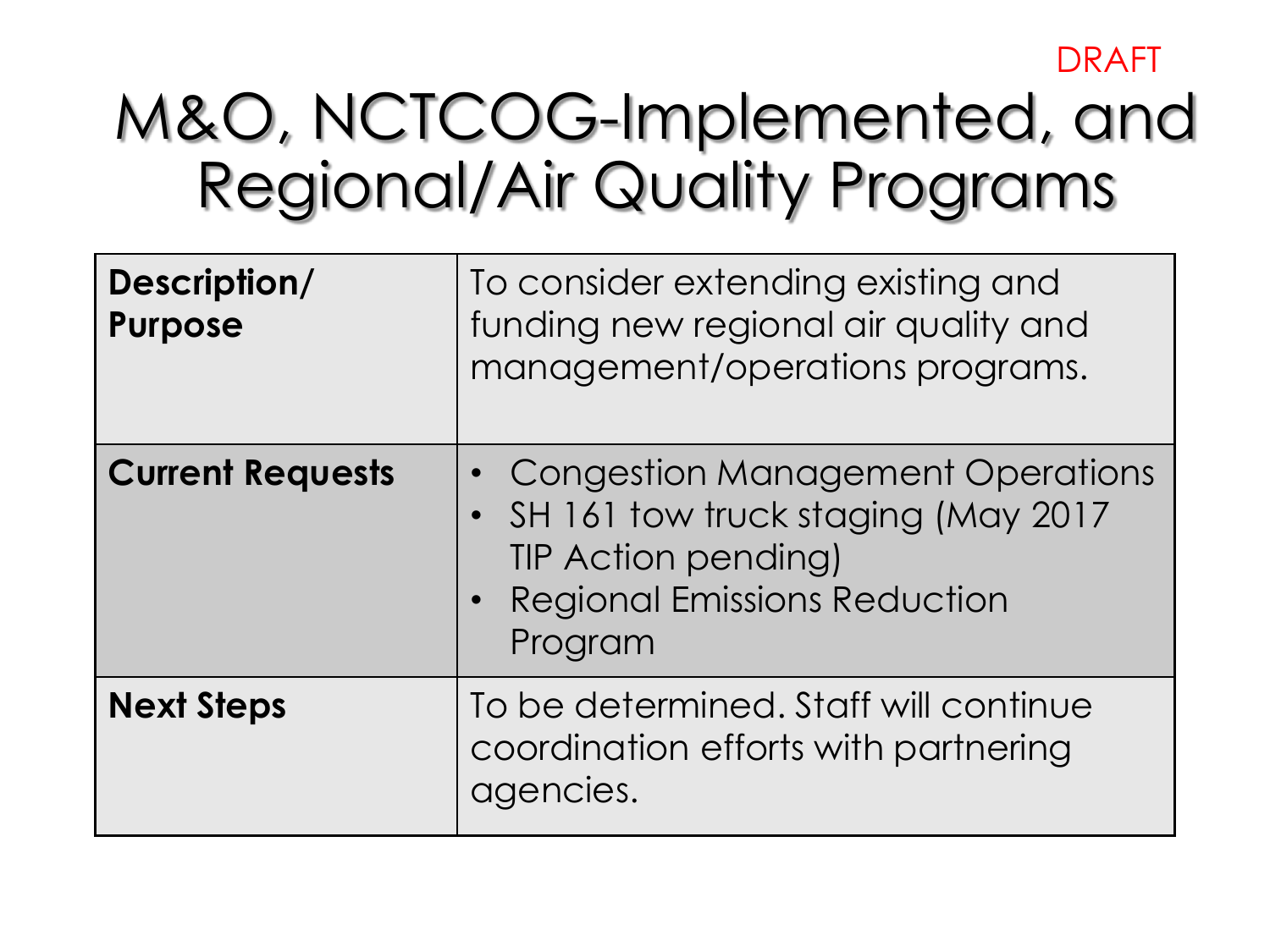### FEEDBACK ON FUNDING PROGRAMS

- Through this effort, projects will be selected from the Metropolitan Transportation Plan and program-related emphasis areas.
- Selection will occur in stages via the individual programs.
- Staff is requesting Council feedback on:
	- the funding programs, and
	- projects to be considered in individual programs.